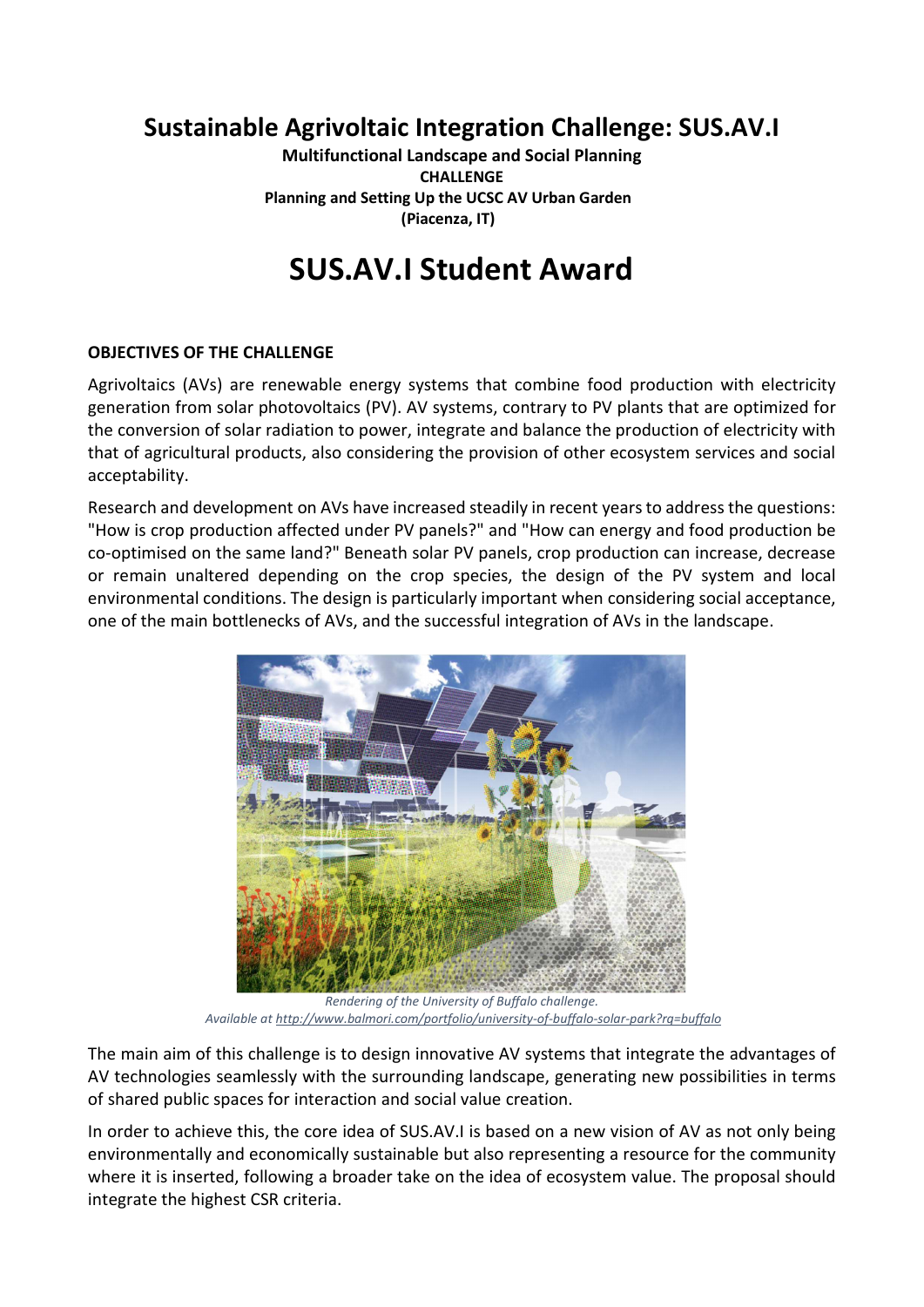In light of this, the projects will have to be organized functionally around the concepts of urban food production, social integration, community gardens, meeting points for the university community, zero km market, research, learning and networking space. The projects can also implement naturebased solutions. The AV system should therefore turn into, more appropriately, an urban AV garden.

# In this context, the final objective of the projects is to design and detail a rendering for the AV plant that will be built at the Università Cattolica del Sacro Cuore (UCSC), campus of Piacenza.

The competition is intended for students who are interested in making a contribution in the field of PV integration, sustainable urban agriculture and landscape design.

#### FURTHER INFORMATION

#### Site and technical constraints

- Site coordinates: 45°02'15.8"N 9°43'46.1"E
- The future use of the agrivoltaic plant is already partially determined: It will host experimental field trials, it will produce food for the canteen of the university, there will be a social garden available to the local community and the plant will also be a demonstration to showcase agrivoltaic solutions. The maximum capacity of the AV plant will be 500 kW.
- The project will be built with REM TEC Agrovoltaico<sup>®</sup> technology. This technology consists of a biaxial system, placed 6 m above the ground, able to maximize energy production. The presence of bi-facial photovoltaic modules (605 Wp, model 3D-T2.1) enables the maximisation of electricity production per unit area. The trackers number will be 34, oriented 131° N.
- The project plan and specification to the modules will be attached to this document. It must be noted that the plan is not to scale.

The three-dimensional AV pattern (normalized "pore space", being the pore space in between the PV modules and in between the PV modules and the ground) corresponds to certain spatial configurations of an AV system.

The orientation of the pattern stripes (the PV modules), which until now is mainly related to energy performance issues, with the 3D Agrovoltaico Technology can be varied to meet other objectives, such as the creation of pathways in designed areas of the landscape for people to walk on. The density of the PV pattern influences the amount of the yearly irradiation, while specific pattern configurations (geometrical arrangement of the PV modules) influence the homogeneity of the irradiation on the ground (which affects crop production). The height of the PV modules from the ground influences the degree of connectivity (the degree to which the landscape facilitates or impedes movement among resource patches) of the system.

The project presented for this challenge can deviate from the one that will be developed at UCSC. The size can vary from 300 to 500 KWp. Thanks to the double axis technology, the orientation of the trackers can also be modified without significant variation in electricity generation. Preferably, the trackers should be grouped in blocks of 4, or multiples of 4.

The distance between arrays of trackers can vary from 15 to 20 meters (reducing the distance only cause small reduction in energy generation). The height of the trackers can vary from 5 to 6 meters.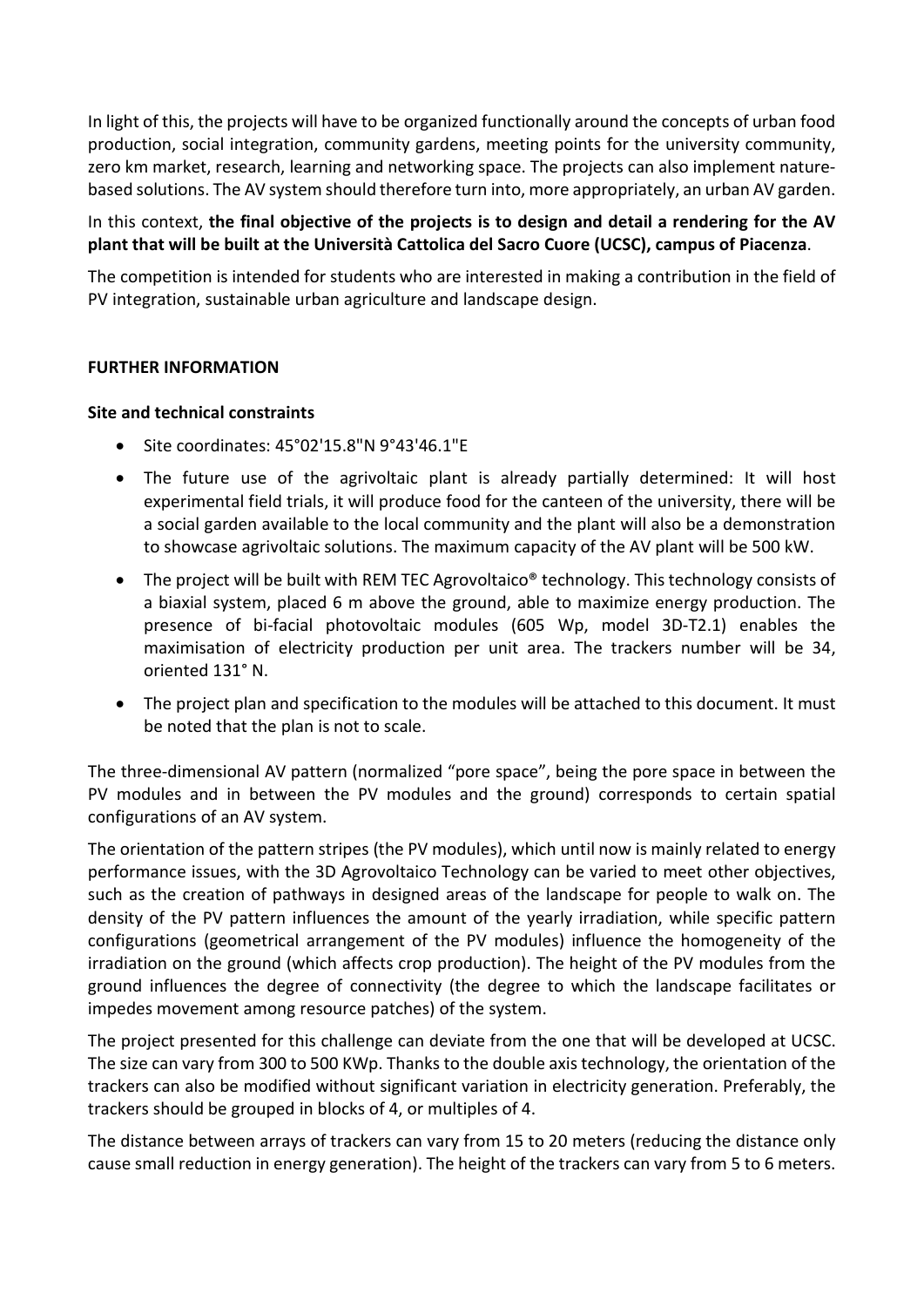### N.B.

The area is intended to be a public space, therefore safety requirements must be respected.

# ORGANIZERS & SPONSOR

Organizer: Università Cattolica del Sacro Cuore, Sede di Piacenza in the framework of AgriVoltaics2022 conference

Sponsor: REM TEC s.r.l., Asola (IT)

# TECHNICAL SPECIFICATIONS & SUBMISSION REQUIREMENTS

Language: The official language of the competition is English.

Technical documents:

- General photos of the area of the plant, specific plan of the area;
- General and local norms to respect;
- Specifics of the 3D-T2.1 AV panels;
- Measurements of the lot and AV plant.

#### REQUIRED PROJECT OUTPUT

a) REPORT

One merged PDF file, not over 10 MB, of max. 6 pages where the detailed solution will be presented. The file must include all aspects of sustainability (social, environmental and economic).

b) RENDERINGS

At least 3 renderings, described in detail and conceptually linked to the report. There is no preferred format. Additional material, such as drawings, sketches and schemes are allowed but should be included as supplementary material.

A motto, both for the graphical and the textual part, representing the spirit of your project should be included, together with the group leader's name.

#### PARTICIPATION AND FINAL PROJECT SUBMISSION

In order to participate, an email should be sent to: info@agrivoltaics-conference.org

The subject of the email should include "SUS.AV.I" and the groupleader's surname. The email should contain the names of all project members and the project motto.

All projects must be submitted via email by 10<sup>th</sup> June 2022, 12:00 CEST at the latest.